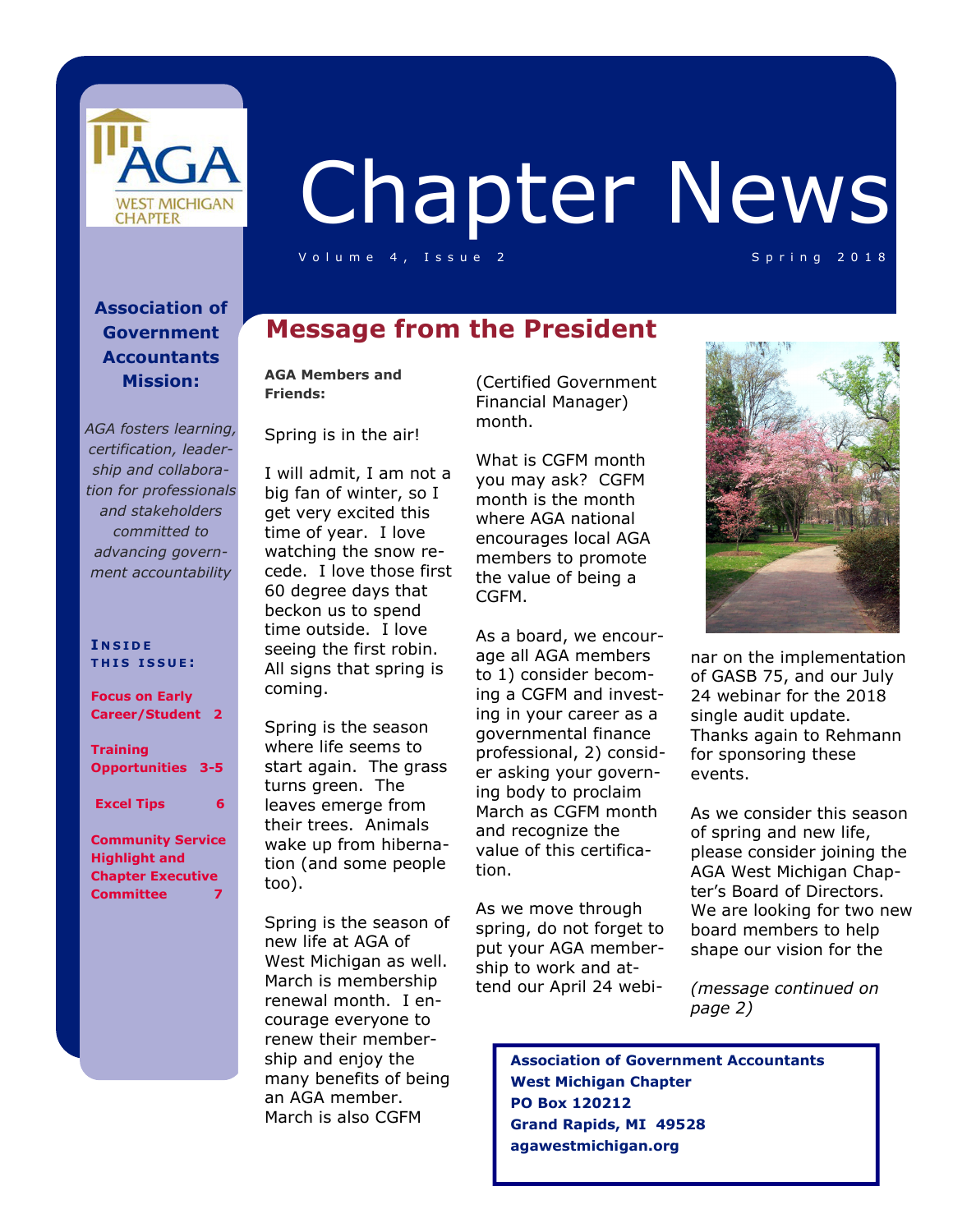

# **Focus on Early Career**

**Volume 4, Issue 2** 

**& Student Page 2** 

#### Message from the President *(continued)*

future, and we would love for you to join us in this endeavor.

If you have any questions, please reach out to a current board member to discuss these opportunities.

So as we look to the first tulip emerging from the ground, I

look forward to this season of new life and the opportunities provided by being a member of the AGA.

Sincerely,

Kevin Plockmeyer President - West Michigan Chapter Association of Government **Accountants** 

#### **Student Board Member Scholarship**

Each year, AGA West Michigan awards a \$1,000 scholarship to the selected student board member. Participation is for a one year term, from September through May.

For a description of duties and an application form, please visit our membership page at:

https://www.agacgfm.org/Chapters/ WestMichigan/Membership/Early-Career-and-Student-Members.aspx

*Applications are due July 31, 2018* 



*Did you know? AGA West Michigan provides study materials for the CGFM exam that members may borrow free of charge? Please contact: education@agawestmichigan.org for more information.*



**Like us on Facebook to learn about chapter events, links to helpful sites and job opportunities**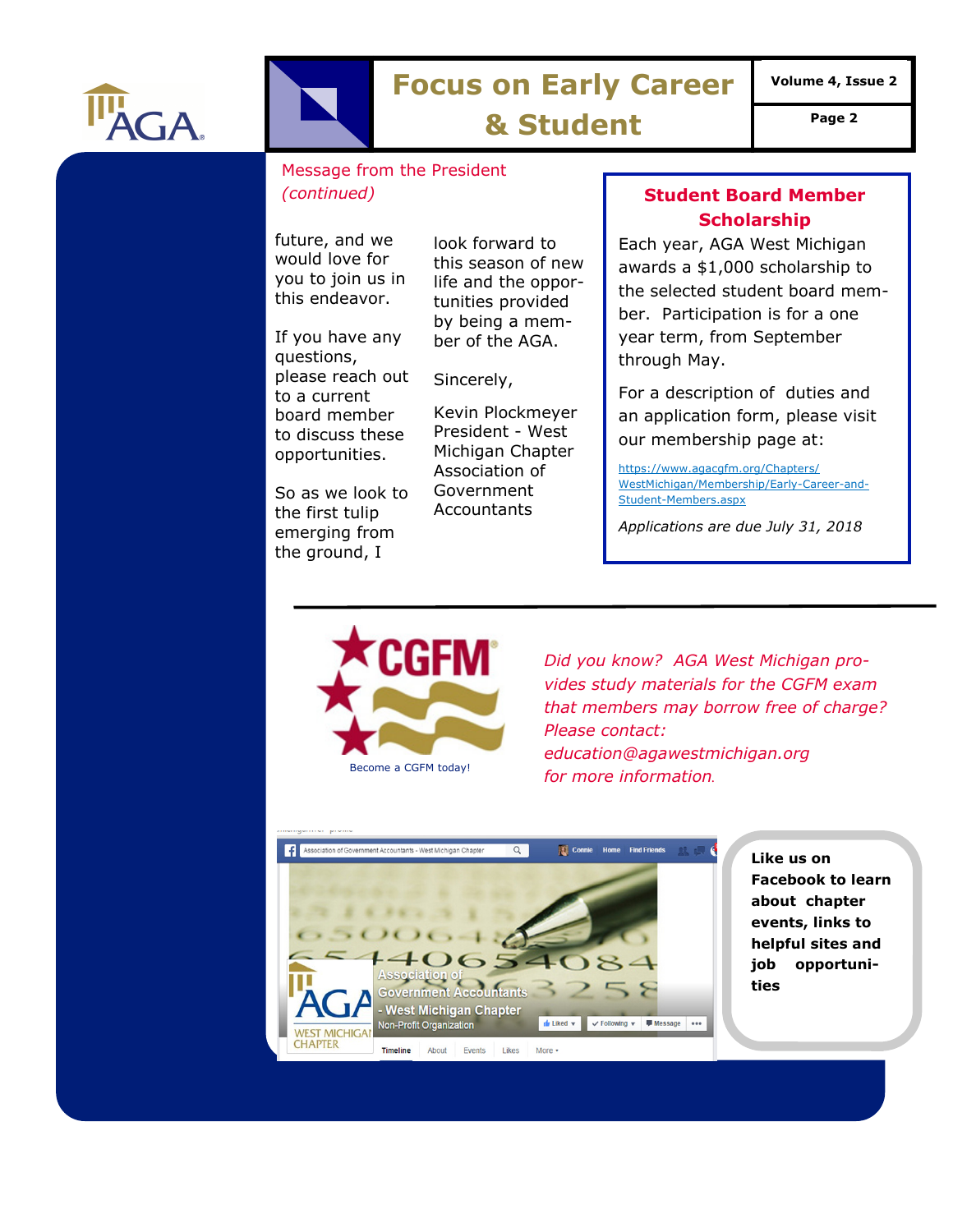

# Training Opportunities

**Volume 4, Issue 2** 

**Page 3** 

FREE!

## **Local Training Opportunities**

## **Planned Future Events by AGA West Michigan**

The Association of **Government Accountants** is a 15,000-member professional organization devoted to meeting the professional development, education, networking, and certification needs of its members.

AGA represents government financial managers working in local, state and federal governments as well as the private sector and academia.

#### • **April 24, 2018 Webinar** - Implementing GASB 75 (OPEB):

Includes Information on:

- Working with your actuary
- Sample templates for calculating the net OPEB liability
- Alternative measurement method available for small plans
- Implicit rate subsidy



#### • **July 24, Webinar—2018 Single Audit Update**

 - Review the major changes and challenges auditees and auditors faced in implementing the new Uniform Guidance

- Learn about proposed revisions to the Governmental Auditing Standards (Yellow Book)
- Understand OMB's emphasis on internal controls over compliance and what changes may be required at the local level
- Discover the latest information on the OMB's 2018 Compliance Supple ment and the Data Collection Form
- Learn practical tips to avoid common single audit findings

**Register at https://www.agacgfm.org/Chapters/WestMichigan/ Training-Events/Event-Calendar.aspx**

#### **Did you know?**

West Michigan AGA invites local college students to attend Chapter events free of charge. Two "student scholarships" are offered for each local event on a first-come, first-served basis.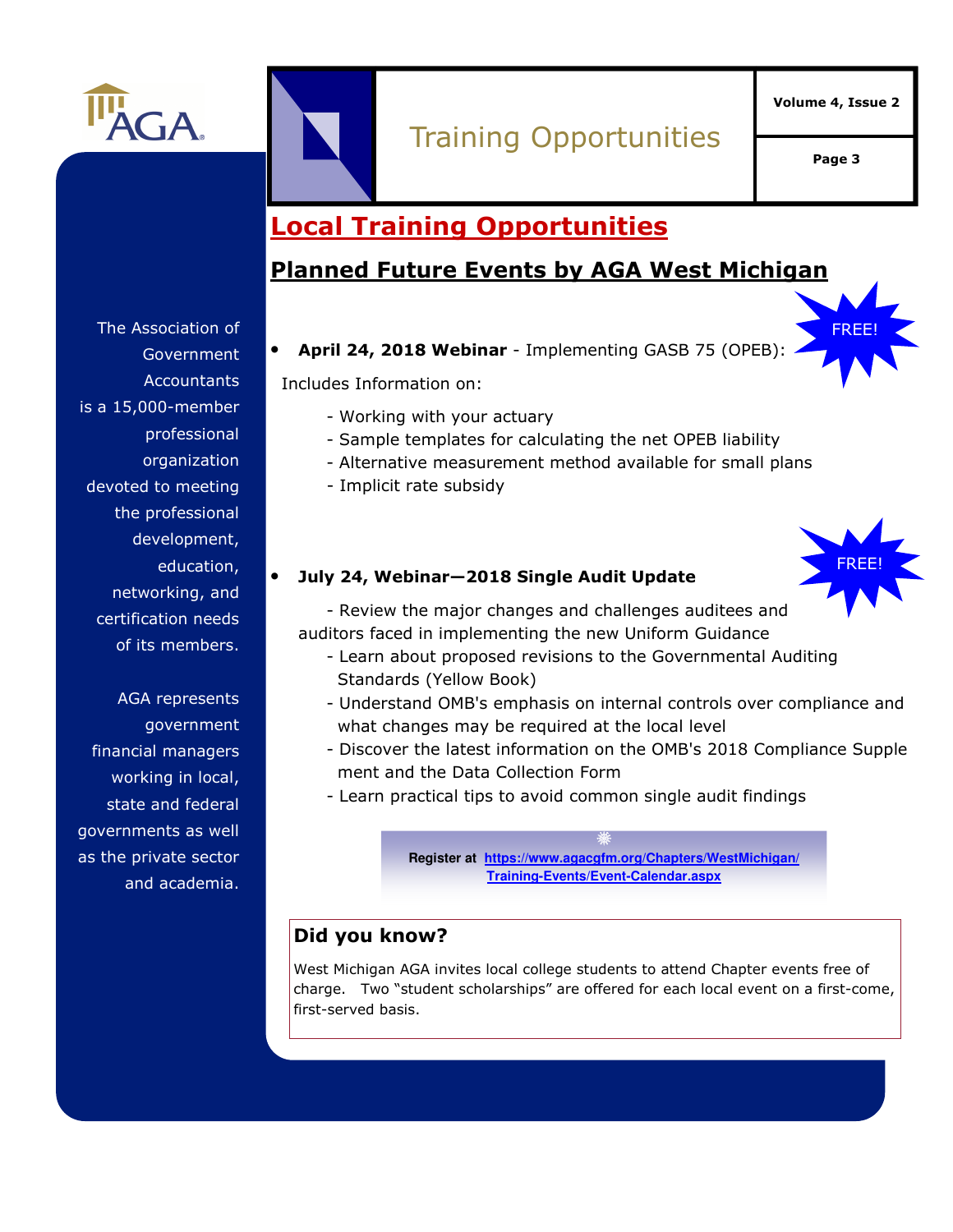

**Page 4** 

## **Collaborating to keep you**

### **informed!**

AGA West Michigan and the Michigan Government Finance Officers Association (MGFOA) are partnering to inform memberships of both organizations on upcoming conferences, seminars, and webinars offered.



## **Planned Future Events by MGFOA**

- April 19, 2018: Back to Basics—Session 1 (Fundamental Elements of Governmental Accounting)—Okemos Conference Center
- April 25, 2018: West Michigan Front Porch Forum—City of Holland
- May 2, 2018: Advanced Cash Management and Investments
- May 17, 2018: Back to Basics—Session 2 (Public Financial Statements) Okemos Conference Center
- June 12, 2018: Year-End Financial Statements and Closing Adjustments

**View MGFOA Event Calendar:** http://migfoa.org/MGFOA/Training/?fuseaction=calendar

# **National Training Opportunities (Webinars)**



March 7 | 2-3:50 p.m. ET **Infrastructure Financing With State and Local Government** 

The Association seeks to advance government accountability at all levels of government through its Certified Government Financial Manager (CGFM) Program, which has recognized more than 13,000 individuals for their unique skills and experience.

To learn more about the Association, its many programs, or any of its 90 chapters, visit us online at www.agacgfm.org.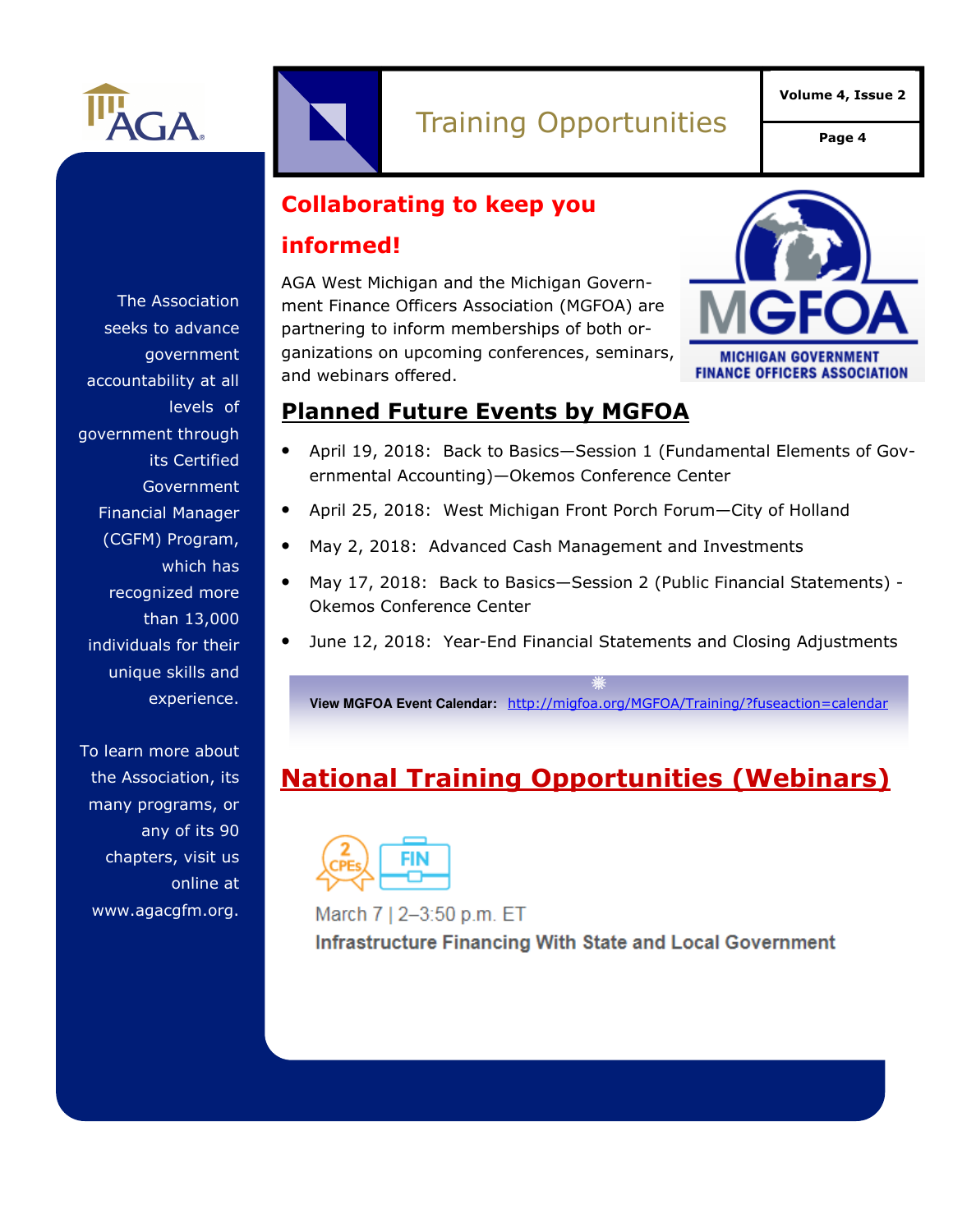

# **National Training Opportunities (Webinars) Continued**



March 15 | 2-3:50 p.m. ET Owning My Future: Having an Enriching Career in **Changing Times** 



March 28 | 2-3:50 p.m. ET **Cybersecurity** 



April 25 | 2-3:50 p.m. ET **DATA Act** 



May 16 | 2-3:50 p.m. ET **Fraud/Data Analytics** 



April 11 | 2-3:50 p.m. ET **Ethics** 



May 9 | 2-3:50 p.m. ET **Polishing Your Presentation Skills** 



June 13 | 2-3:50 p.m. ET Leadership

**Register at https://www.agacgfm.org/home.aspx**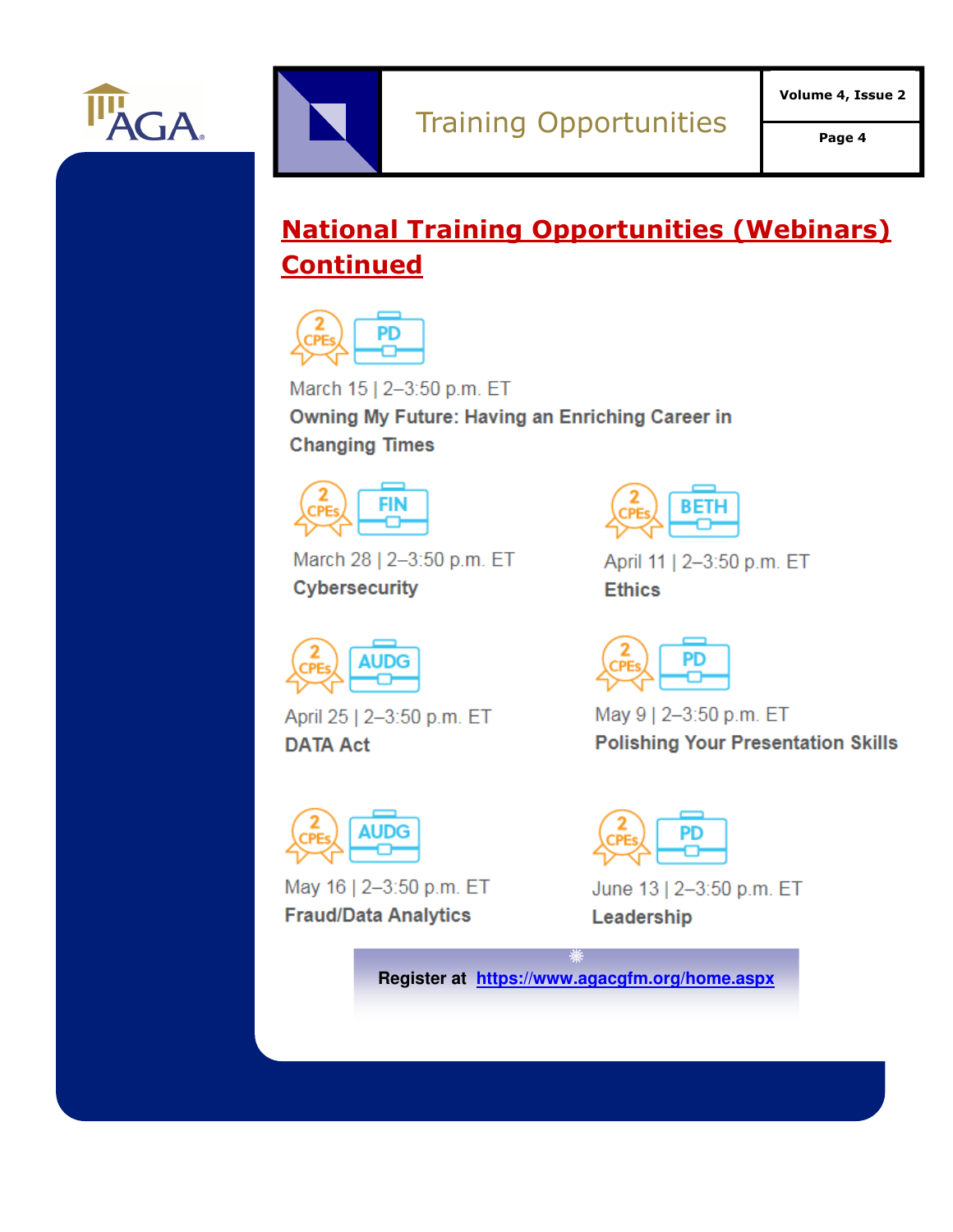



## **Good Excel Hygiene**

Most of us spend a great deal of our day working in Excel. Consequently, it is important for us to have good spreadsheet "habits" that reduce the chance of errors and make it easier for others to update/use our spreadsheets. Listed below are a few good habits to adopt!

- 1. **File Path/Name Identifiers:** Get in the habit of always including the date, file path and file name in your footer. This is particularly helpful in larger organizations, but a good habit even if you are the only person creating spreadsheets due to the cyclical nature of our work. It may be several months before you have to access a particular file again, and it is difficult to remember the file name. No one has time to waste re-doing an existing spreadsheet because they can't find the original! Another option is to set up default footer. Allen Wyatt explains how here: https://excel.tips.net/ T002635 Default Headers and Footers.html.
- 2. **Formulas:** Credibility is one of the most important traits for finance people to have and exude. When you have formulas that do not function properly, you lose your credibility. Often we have formulas that calculate the percentage of budget. However, if the denominator is zero, Excel returns a #DIV/0!. To a lay person, it can look like your formula is in error. To avoid this, add an if statement to your calculation (see cell D5):

| A      | A                   | B             | C                                   | D           | Ε                | F |
|--------|---------------------|---------------|-------------------------------------|-------------|------------------|---|
|        |                     |               |                                     |             |                  |   |
|        |                     |               |                                     | % of Budget |                  |   |
| 1      | Department          | <b>Budget</b> | Actual                              | Spent       |                  |   |
|        | $722 - Zoning$      | 163,338       | 154,847                             |             |                  |   |
|        | 748 - Comm Serv.    | 0             | 178,500                             | #DIV/0!     | Formula is c3/b3 |   |
|        | 851 - Insurance     | 58,500        | 61,000                              |             |                  |   |
|        | 852 - Retiree Costs | 0             | 1,500                               | N/A         |                  |   |
| 6      |                     |               |                                     |             |                  |   |
|        |                     |               | Formula is $=IF(B5=0,"N/A", C5/B5)$ |             |                  |   |
| $\sim$ |                     |               |                                     |             |                  |   |

3. **Pivot Tables Refresh:** We often use the same spreadsheet time and time again. If you have a pivot table, you will want the refreshed data to include everything. A good habit to get into is put the source data in a table. When you subsequently paste new data, paste it in under the header row. Now when you refresh your table, the lines added at the bottom of your data are included automatically.

*Do you have an excel tip you would like to share? Do you have an excel tip you would like to share?* 

*Please email us at newsletter@agawestmichigan.org Please email us at newsletter@agawestmichigan.org*